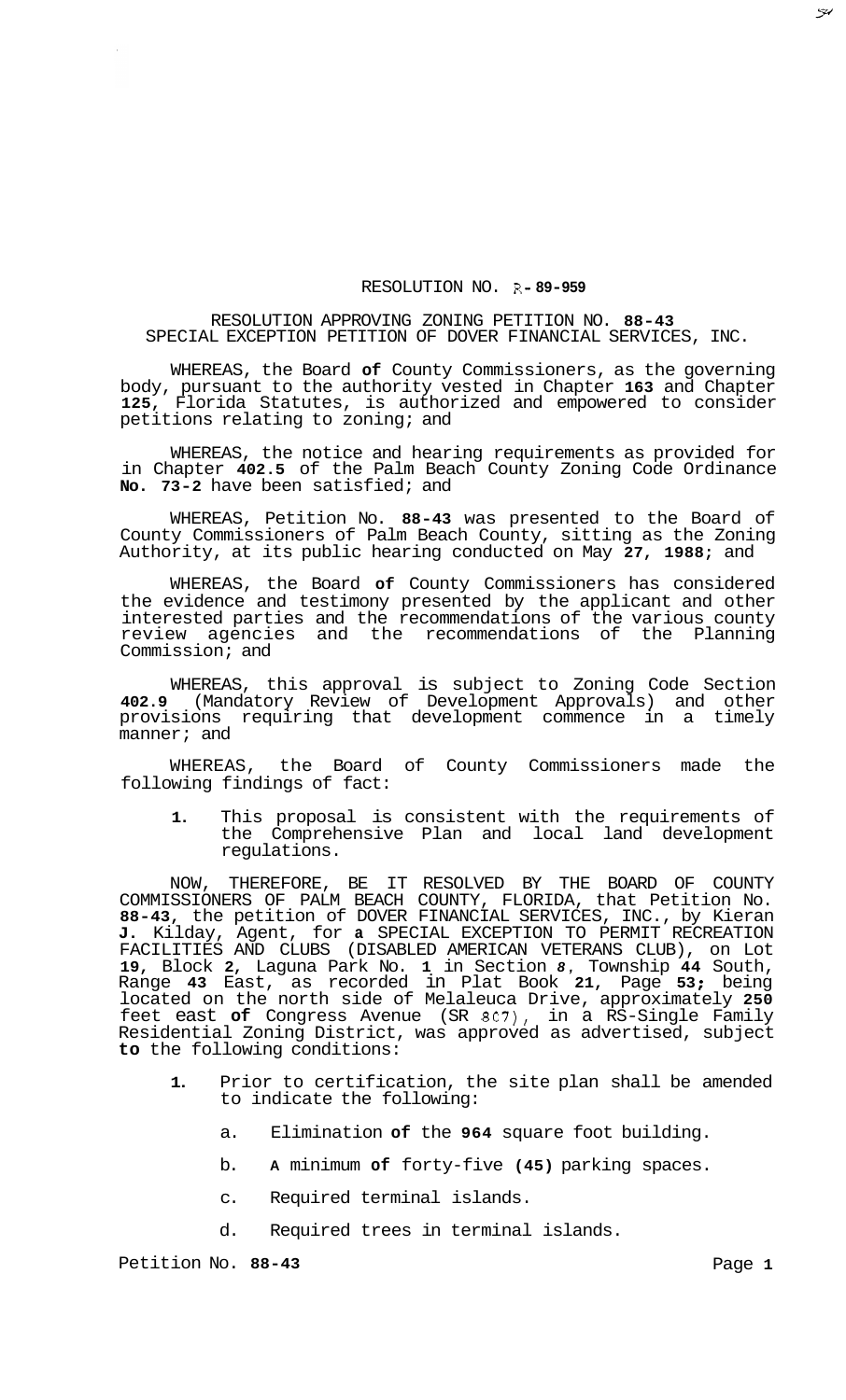- e. Required paved parking areas.
- f. Required backup distance for all parking stalls.
- g. Required dimensions for all parking stalls.
- **2.**  The petitioner shall clearly label all entrances as "one-way only" and provide adequate pavement markings and signage on site.
- **3.**  Maximum occupancy of the facility shall be limited to seventy-f ive *(75)* persons.
- **4. No** outdoor loudspeaker system shall be permitted on site.
- *5.*  Vehicle parking shall be limited to the parking spaces designated on the approved site plan. **No** parking of vehicles is to be allowed in landscaped areas, rights- of-way, or interior drives.
- *6.*  The developer shall provide discharge control and treatment for the stormwater runoff in accordance with all applicable agency requirements in effect at the time of the permit application. However, at a minimum, this development shall retain onsite the stormwater runoff generated by a three **(3)** year-one **(1)** hour storm with a total rainfall of **3** inches as required by the Permit Section, Land Development Division. The drainage system shall be maintained in an acceptable condition as approved by the County Engineer. In the event that the drainage system is not adequately maintained as determined by the County Engineer, this matter will be referred to the Code Enforcement Board for enforcement.
- *7.*  The property owner shall pay a Fair Share Fee in the amount and manner required by the "Fair Share Contribution for Road Improvements Ordinance" as it presently exists or as it may from time to time be amended. The Fair Share Fee for this project presently is **\$348.00 (13** trips **X \$26.79** per trip).
- *8.*  The application and engineering plans, calculations, etc. to construct well and/or septic tank must be submitted to the Health Department prior to site plan approval (or prior to issuance of Building Permit for straight rezoning).
- **9.**  Failure to comply with the conditions herein may result in the denial or revocation of a building permit: the issuance of a stop work order; the denial of a Certificate of Occupancy on any building or structure: or the denial or revocation **of** any permit or approval for any developer-owner, commercial-owner, lessee, or user of the subject property. Appeals from such action may be taken to the Palm Beach County Board **of**